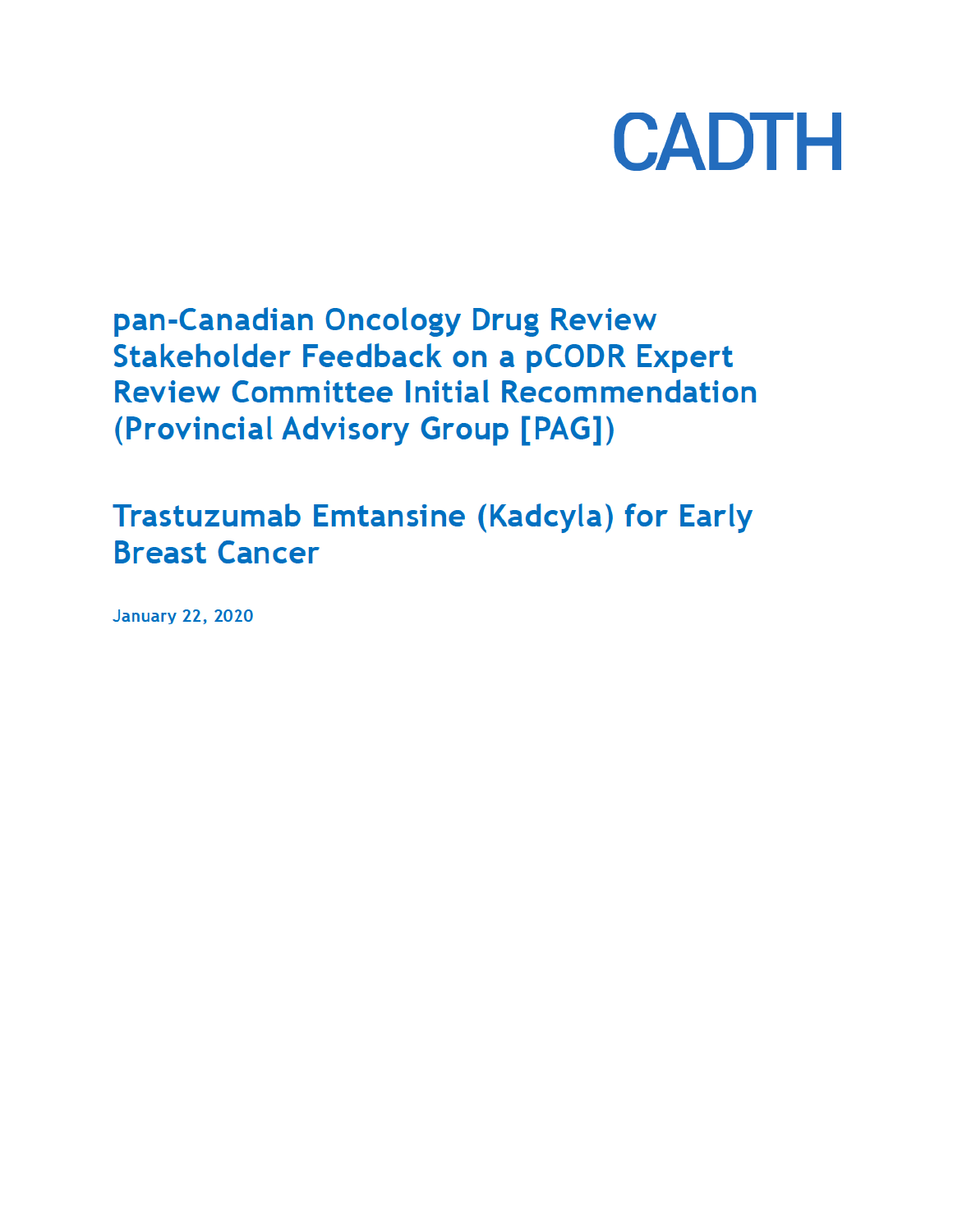# **3 Feedback on pERC Initial Recommendation**

| Name of the Drug and Indication(s):     | Trastuzumab emtansine (Kacyla) for EBC |
|-----------------------------------------|----------------------------------------|
| Eligible Stakeholder Role in Review     |                                        |
| (Submitter and/or Manufacturer, Patient | <b>PAG</b>                             |
| Organization Providing Feedback         |                                        |
|                                         |                                        |

*\*The pCODR program may contact this person if comments require clarification. Contact information will not be included in any public posting of this document by pCODR.*

#### **3.1 Comments on the Initial Recommendation**

a) Please indicate if the eligible stakeholder agrees, agrees in part, or disagrees with the Initial Recommendation:

| $\boxtimes$ | agrees |  | agrees in part |  | disagree |
|-------------|--------|--|----------------|--|----------|
|-------------|--------|--|----------------|--|----------|

b) Please provide editorial feedback on the Initial Recommendation to aid in clarity. Is the Initial Recommendation or are the components of the recommendation (e.g., clinical and economic evidence) clearly worded? Is the intent clear? Are the reasons clear?

| Page<br><b>Number</b> | <b>Section Title</b>                        | Paragraph,<br><b>Line Number</b> | <b>Comments and Suggested Changes to</b><br><b>Improve Clarity</b>                                                                                                                                                                                                                                                                                                                                                                      |
|-----------------------|---------------------------------------------|----------------------------------|-----------------------------------------------------------------------------------------------------------------------------------------------------------------------------------------------------------------------------------------------------------------------------------------------------------------------------------------------------------------------------------------------------------------------------------------|
| 1                     | <b>pERC</b><br>Recommendation               | $2nd$ paragraph                  | Instead of "Treatment should be<br>continued for 14 cycles or until", can it<br>be clarified to "Treatment should be<br>continued for a 'maximum' of 14<br>cycles"?                                                                                                                                                                                                                                                                     |
| $\mathcal{L}$         | Potential next<br>steps for<br>stakeholders |                                  | pERC identified no next steps, but in<br>response to a question from PAG<br>regarding switching of active patients<br>recommended "collaboration among<br>provinces would be of value to develop a<br>common approach to the appropriate<br>time frame for switching and for the<br>appropriate number of treatment cycles<br>for patients who may switch from<br>trastuzumab to T-DM1." Should this be in<br>the "next steps" section? |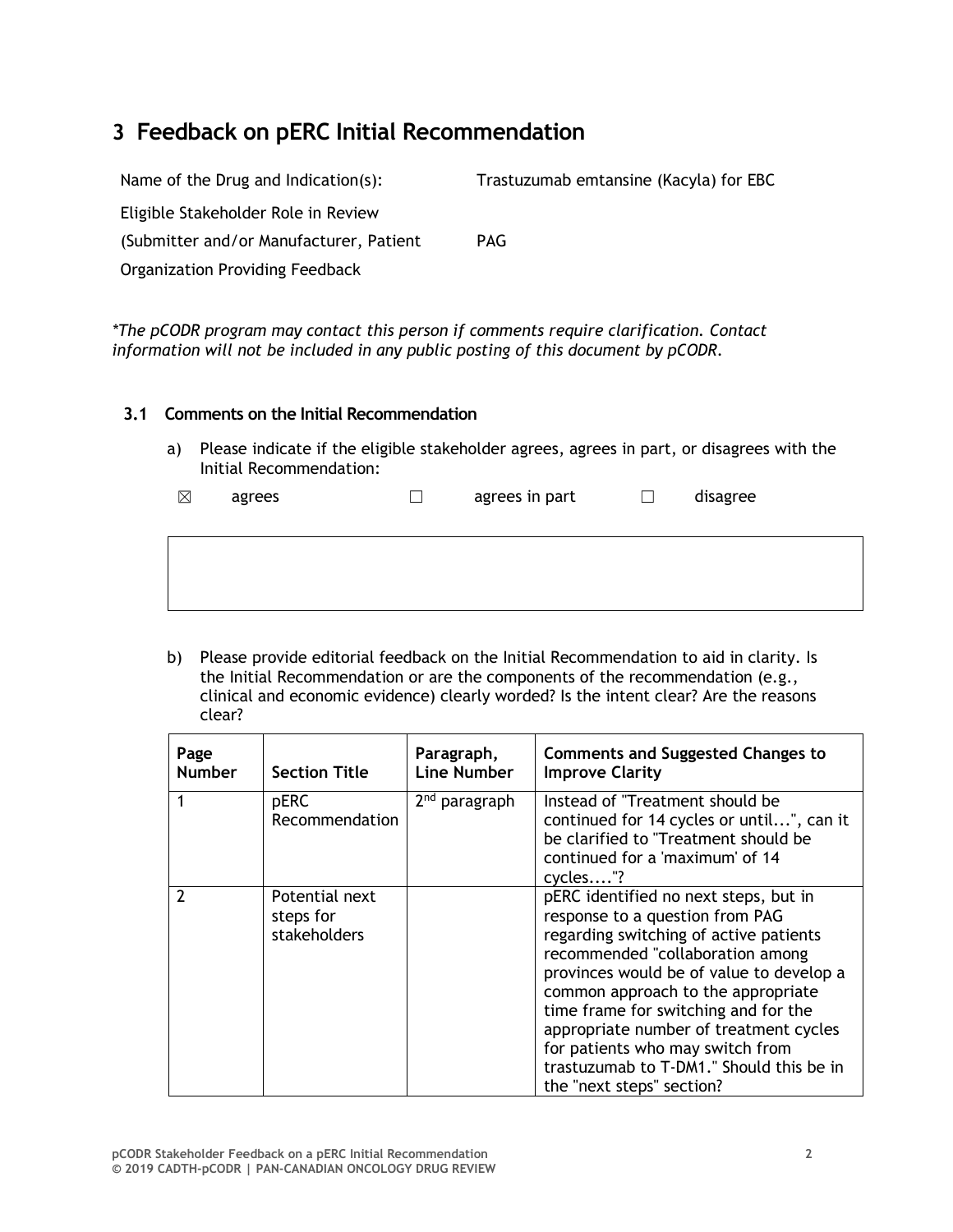| Page<br><b>Number</b> | <b>Section Title</b> | Paragraph,<br><b>Line Number</b> | <b>Comments and Suggested Changes to</b><br><b>Improve Clarity</b>                                                                                                                                                                                                                                                                                                                                                                                                                                                                                                                                                                                                                                                                  |
|-----------------------|----------------------|----------------------------------|-------------------------------------------------------------------------------------------------------------------------------------------------------------------------------------------------------------------------------------------------------------------------------------------------------------------------------------------------------------------------------------------------------------------------------------------------------------------------------------------------------------------------------------------------------------------------------------------------------------------------------------------------------------------------------------------------------------------------------------|
| 11                    | Appendix 1           | Sequencing                       | Under "sequencing" section: pERC agreed<br>with the registered clinician input that if<br>a patient received T-DM1 and recurred<br>during treatment or shortly thereafter<br>(within 6 months), it would not be<br>beneficial to re-treat these patients with<br>T-DM1" however under "registered<br>clinician input" noted "There is also<br>currently no evidence to suggest that T-<br>DM1 would not be effective in the<br>metastatic setting after standard first-<br>line metastatic treatment with a HER2-<br>directed therapy." The wording should be<br>clear that patients who progress on or<br>within 6 months of adjuvant T-DM1 should<br>be ineligible for T-DM1 in the metastatic<br>setting in any line of therapy. |
| 11                    | Appendix 1           |                                  | In the PAG input, it was very clear there<br>was a question about toxicity to<br>trastuzumab emtansine and subsequent<br>switching to trastuzumab as per the<br>Katherine trial to complete 1 year of<br>HER2-directed therapy. Although the<br>pERC response is clear and indicates a<br>total of 14 post-operative HER2<br>treatments should be administered, the<br>wording of the PAG question could be<br>more clear to align with the original PAG<br>input that was submitted.                                                                                                                                                                                                                                               |
| 11                    | Appendix 1           | Last row                         | pERC response is confusing - "patients<br>should complete either 14 cycles of<br>adjuvant treatment or a total of 1 year<br>(18 cycles) of HER2-targeted therapy,<br>whichever comes earlier.' Is the intent to<br>say that TDM1 should be continued for a<br>max of 14 cyclesand if Kadcyla has to<br>be discontinued in the event of toxicity,<br>that treatment with trastuzumab can be<br>continued to complete the 1 year of<br>HER2-targeted therapy?                                                                                                                                                                                                                                                                         |

### **3.2 Comments Related to Eligible Stakeholder Provided Information**

Notwithstanding the feedback provided in part a) above, please indicate if the Stakeholder would support this Initial Recommendation proceeding to Final pERC Recommendation ("early conversion"), which would occur two (2) Business Days after the end of the feedback deadline date.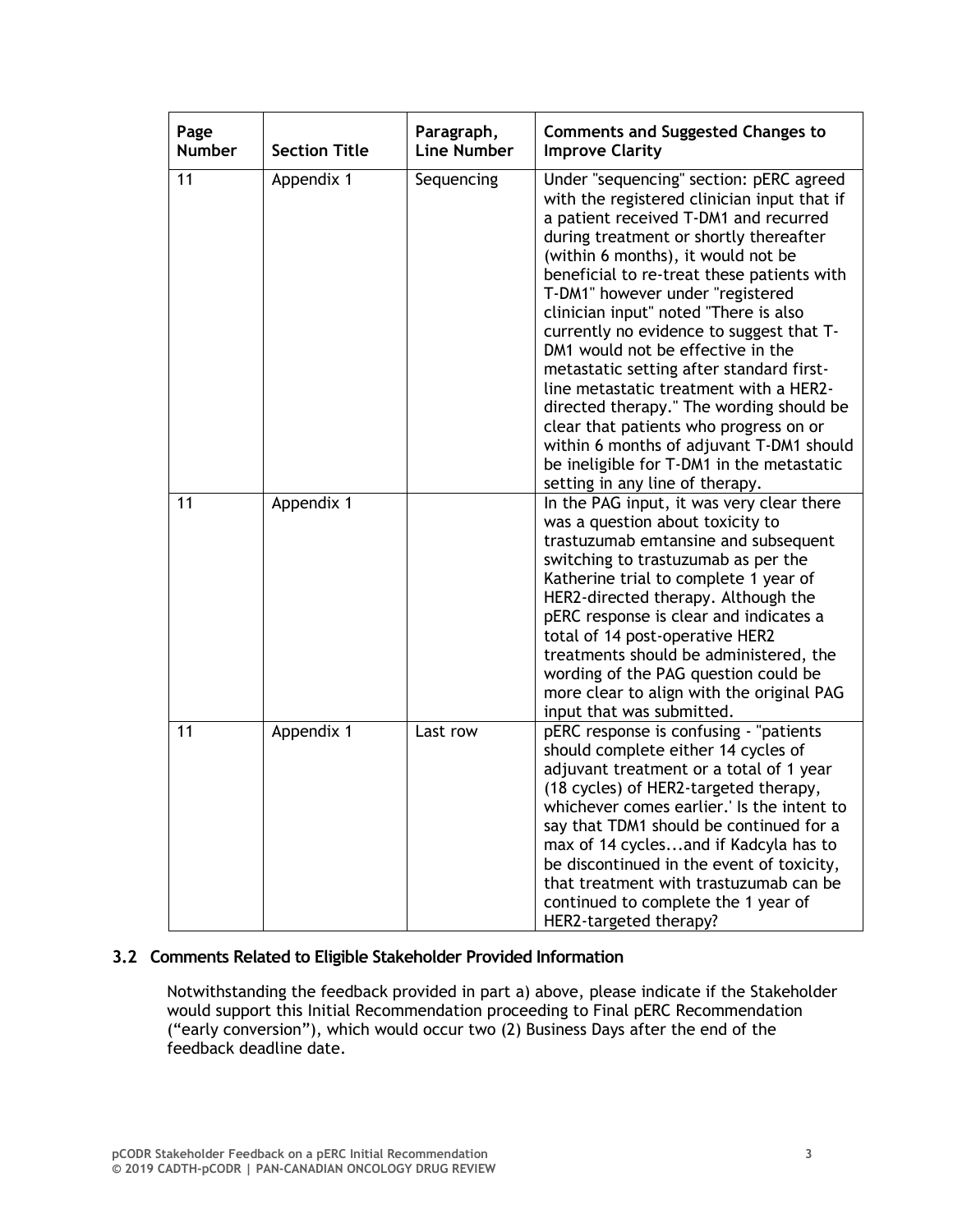$\boxtimes$  Support conversion to Final Recommendation.

☐ Do not support conversion to Final Recommendation.

Recommendation does not require reconsideration by pERC.

Recommendation should be reconsidered by pERC.

If the eligible stakeholder does not support conversion to a Final Recommendation, please provide feedback on any issues not adequately addressed in the Initial Recommendation based on any information provided by the Stakeholder in the submission or as additional information during the review.

Please note that new evidence will be not considered at this part of the review process, however, it may be eligible for a Resubmission. If you are unclear as to whether the information you are providing is eligible for a Resubmission, please contact the pCODR program.

Additionally, if the eligible stakeholder supports early conversion to a Final Recommendation; however, the stakeholder has included substantive comments that requires further interpretation of the evidence, the criteria for early conversion will be deemed to have not been met and the Initial Recommendation will be returned to pERC for further deliberation and reconsideration at the next possible pERC meeting.

| Page<br><b>Number</b> | Section<br>Title                               | Paragraph,<br><b>Line Number</b> | <b>Comments related to Stakeholder Information</b>         |
|-----------------------|------------------------------------------------|----------------------------------|------------------------------------------------------------|
|                       | Potential<br>next steps<br>for<br>stakeholders |                                  | Potential next steps for stakeholders should be<br>updated |
|                       |                                                |                                  |                                                            |
|                       |                                                |                                  |                                                            |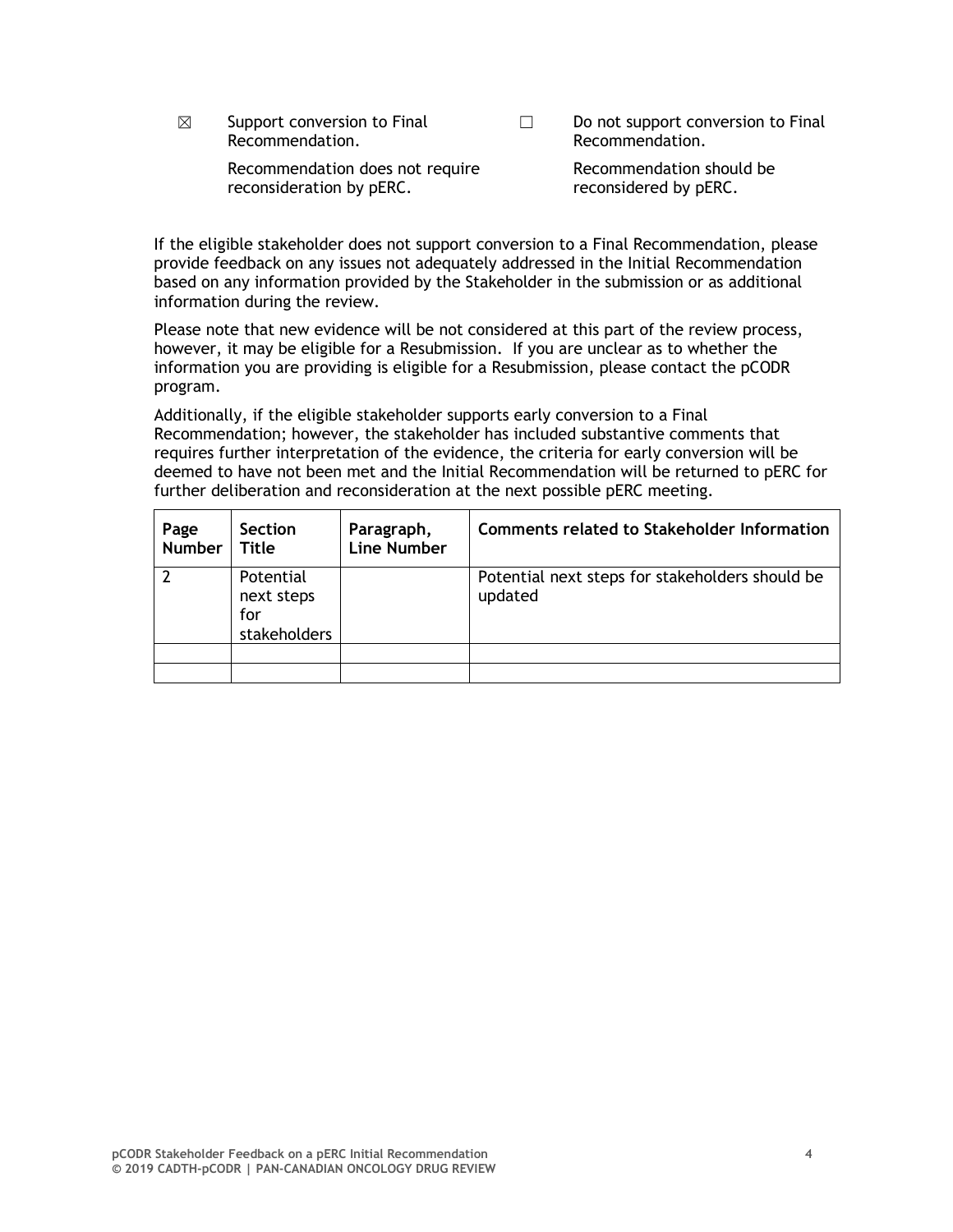## **1 About Stakeholder Feedback**

pCODR invites eligible stakeholders to provide feedback and comments on the Initial Recommendation made by the pCODR Expert Review Committee (pERC). (See www.cadth.ca/pcodr for information regarding review status and feedback deadlines.)

As part of the pCODR review process, pERC makes an Initial Recommendation based on its review of the clinical benefit, patient values, economic evaluation and adoption feasibility for a drug. (See www.cadth.ca/pcodr for a description of the pCODR process.) The Initial Recommendation is then posted for feedback from eligible stakeholders. All eligible stakeholders have 10 (ten) business days within which to provide their feedback on the initial recommendation. It should be noted that the Initial Recommendation may or may not change following a review of the feedback from stakeholders.

pERC welcomes comments and feedback from all eligible stakeholders with the expectation that even the most critical feedback be delivered respectfully and with civility.

#### **A. Application of Early Conversion**

The Stakeholder Feedback document poses two key questions:

**1. Does the stakeholder agree, agree in part, or disagree with the Initial Recommendation?**

> All eligible stakeholders are requested to indicate whether they agree, agree in part or disagrees with the Initial Recommendation, and to provide a rational for their response.

Please note that if a stakeholder agrees, agrees in part or disagrees with the Initial Recommendation, the stakeholder can still support the recommendation proceeding to a Final Recommendation (i.e. early conversion).

#### **2. Does the stakeholder support the recommendation proceeding to a Final Recommendation ("early conversion")?**

An efficient review process is one of pCODR's key guiding principles. If all eligible stakeholders support the Initial Recommendation proceeding to a Final Recommendation and that the criteria for early conversion as set out in the *pCODR Procedures* are met, the Final Recommendation will be posted on the CADTH website two (2) Business Days after the end of the feedback deadline date. This is called an "early conversion" of an Initial Recommendation to a Final Recommendation.

For stakeholders who support early conversion, please note that if there are substantive comments on any of the key quadrants of the deliberative framework (e.g., differences in the interpretation of the evidence), the criteria for early conversion will be deemed to have **not** been met and the Initial Recommendation will be returned to pERC for further deliberation and reconsideration at the next possible pERC meeting. Please note that if any one of the eligible stakeholders does not support the Initial Recommendation proceeding to a Final pERC Recommendation, pERC will review all feedback and comments received at a subsequent pERC meeting and reconsider the Initial Recommendation.

#### **B. Guidance on Scope of Feedback for Early Conversion**

Information that is within scope of feedback for early conversion includes the identification of errors in the reporting or a lack of clarity in the information provided in the review documents. Based on the feedback received, pERC will consider revising the recommendation document, as appropriate and to provide clarity.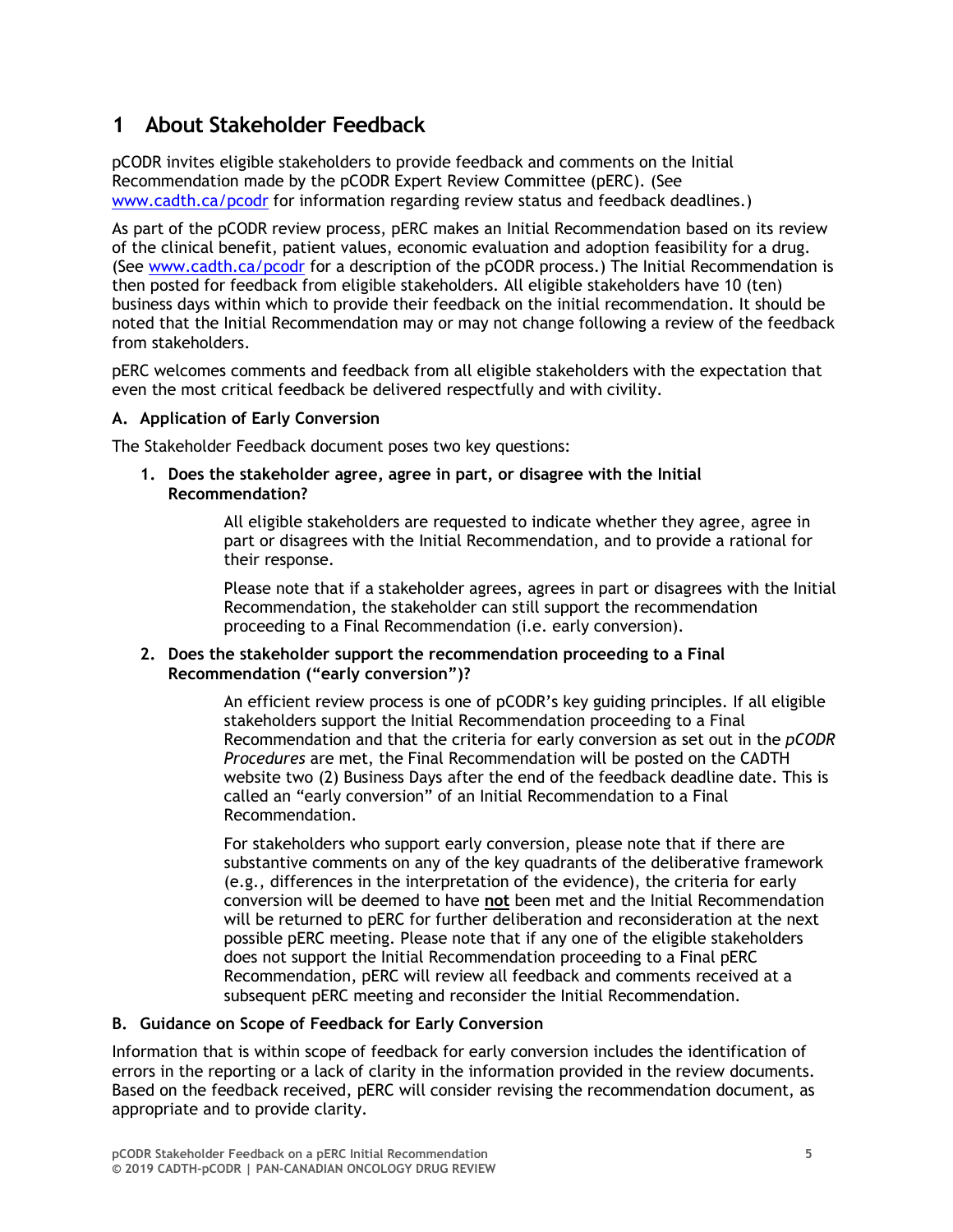If a lack of clarity is noted, please provide suggestions to improve the clarity of the information in the Initial Recommendation. If the feedback can be addressed editorially this will done by the pCODR staff, in consultation with the pERC chair and pERC members, and may not require reconsideration at a subsequent pERC meeting.

The Final pERC Recommendation will be made available to the participating federal, provincial and territorial ministries of health and provincial cancer agencies for their use in guiding their funding decisions and will also be made publicly available once it has been finalized.

### **2 Instructions for Providing Feedback**

- a) The following stakeholders are eligible to submit Feedback on the Initial Recommendation:
	- The Submitter making the pCODR Submission, or the Manufacturer of the drug under review;
	- Patient groups who have provided input on the drug submission;
	- Registered clinician(s) who have provided input on the drug submission; and
	- The Provincial Advisory Group (PAG)
- b) Feedback or comments must be based on the evidence that was considered by pERC in making the Initial Recommendation. No new evidence will be considered at this part of the review process, however, it may be eligible for a Resubmission.
- c) The template for providing *Stakeholder Feedback on pERC Initial Recommendation* can be downloaded from the pCODR section of the CADTH website. (See www.cadth.ca/pcodr for a description of the pCODR process and supporting materials and templates.)
- d) At this time, the template must be completed in English. The Stakeholder should complete those sections of the template where they have substantive comments and should not feel obligated to complete every section, if that section does not apply.
- e) Feedback on the pERC Initial Recommendation should not exceed three (3) pages in length, using a minimum 11 point font on 8  $\frac{1}{2}$ " by 11" paper. If comments submitted exceed three pages, only the first three pages of feedback will be provided to the pERC for their consideration.
- f) Feedback should be presented clearly and succinctly in point form, whenever possible. The issue(s) should be clearly stated and specific reference must be made to the section of the recommendation document under discussion (i.e., page number, section title, and paragraph). Opinions from experts and testimonials should not be provided. Comments should be restricted to the content of the Initial Recommendation.
- g) References to support comments may be provided separately; however, these cannot be related to new evidence. New evidence is not considered at this part of the review process, however, it may be eligible for a Resubmission. If you are unclear as to whether the information you are considering to provide is eligible for a Resubmission, please contact the pCODR program.
- h) The comments must be submitted via a Microsoft Word (not PDF) document to pCODR by the posted deadline date.
- i) If you have any questions about the feedback process, please e-mail pcodrsubmissions@cadth.ca